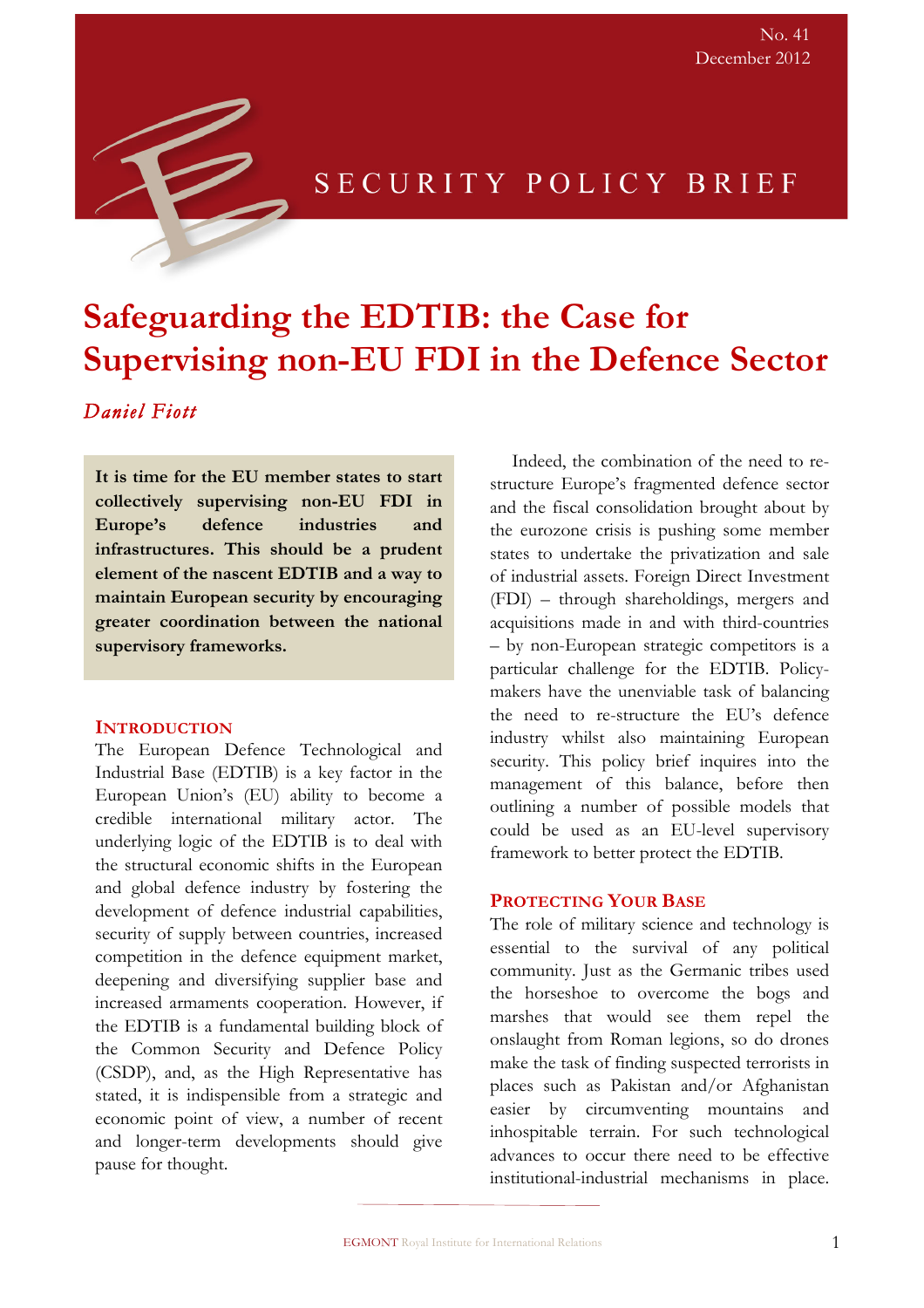Combined with the need to rationalise a long fragmented defence sector in the EU, the steps to nurture the EDTIB as a foundation of the CSDP is a response to the need for such mechanisms. Indeed, when EU ministers agreed to establish an EDTIB in 2007 they did so to underpin the CSDP and thus the EU's security and strategic "toolbox". The Base is designed to supply the EU with cutting-edge technology and defence equipment, and to do so in such a way as to maintain the EU's defence independence and to take advantage of possible economic opportunities – for example, by developing dual-use technologies with civilian application. As European Commission Vice-President Antonio Tajani has put it, 'defence markets are fundamental in giving Europe greater independence and sovereignty in defence' (2011).

The EDTIB is also a response to festering structural imbalances in Europe's defence sector. The critical problem in the EU's defence sector relates to costs and the impact of such costs on economic growth potential, particularly since the eurozone crisis. The globalization of military supply chains and the "peace dividend" of the post-Cold War period, which has led to less demand from the EU and the United States, have indeed resulted in high and volatile equipment costs. As defence markets and rationalization efforts are still largely fragmented in the EU - with the resulting market congestion, duplication of spending on Research (R&D), rival projects and short production runs - coping with such costs has elicited a number of different responses from the member states. The first such response has been to reduce defence spending. With the exception of some member states, the EU average share of GDP spent on defence declined from 1.7% in 2001 to 1.4% in 2010 (Ecorys, 2010). This is thus below the 2% minimum required of NATO members.

The European Commission has sought to facilitate further cost savings by adopting and promoting, *vis-à-vis* the member states, its "Defence Package" with two Directives aimed at simplifying intra-EU defence equipment transfers and defence procurement procedures. The Commission believes a European defence industrial policy should, among other things, promote competition, liberalization and innovation. It wants to de-fragment defence markets at the national level, by integrating certain defence-sectors within the internal market, in order to overcome the high degree of regulation and duplication in defence-related industries and to boost Europe's global competitiveness. The Commission has been keen to seize on reduced defence budgets and high research costs to push for more defence industry integration. However, a second response by the member states – in many cases encouraged by the Commission – has been to privatize and sell defence industrial infrastructure in the highly indebted countries. This further adds to the problem of states not even owning 'the industry required to produce' defence capabilities (Mölling & Brune, 2011: 10).

Sales of such infrastructure to EU member states cannot be objected to in the internal market, and to some degree such developments play into further consolidation of the EU's defence market (e.g. the proposed BAE/EADS merger), even if national legal safeguards under Article 296 of the Treaty of the European Community can still be used during the acquisition period. Indeed, intra-EU acquisitions of defence firms form the bulk of infrastructure sales. As one can see from Figure 1 below, from 2007 to 2009 the majority of reported acquisitions for European arms producing companies have come from the EU. None of the emerging powers such as Brazil, Russia, India and China rank among the list of acquisitions from 2007-2009. The United States (US), a defence industrial competitor, ranks second highest in terms of the value of acquisitions at US\$ 5,336 million.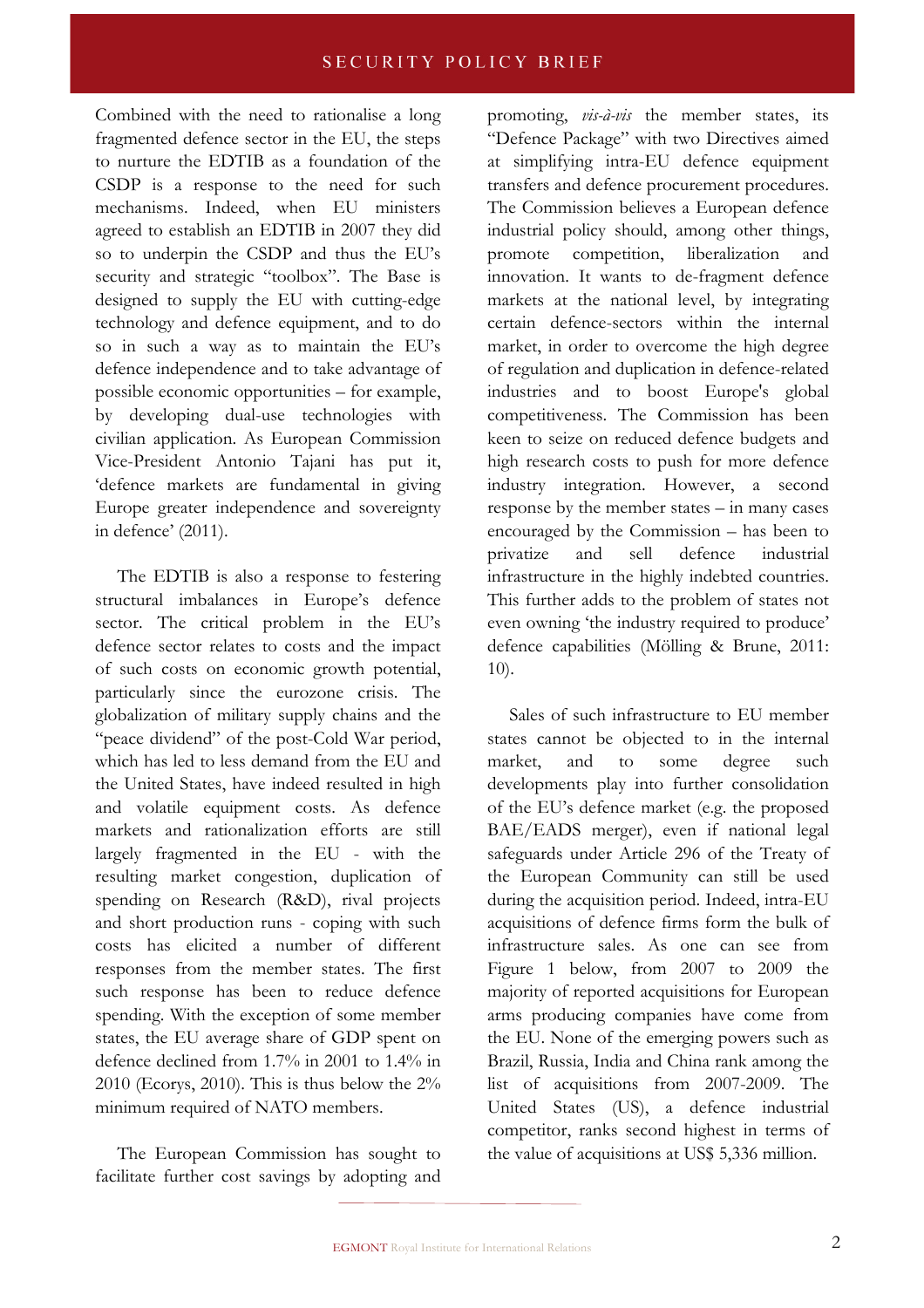| Firm location        | Total No. | Total approx. value of deals (US\$ millions) |
|----------------------|-----------|----------------------------------------------|
| EU (total)           | 36        | 10,647                                       |
| United Kingdom       | 21        | 6,598                                        |
| <b>United States</b> | 12        | 5,336                                        |
| France               | 5         | 3,809                                        |
| Germany              | 4         | 128                                          |
| Spain                | 2         | 50                                           |
| Canada               |           | 33.5                                         |
| Italy                |           | 30                                           |
| Sweden               | 2         | 25.6                                         |
|                      |           |                                              |
| Source: SIPRI, 2012  |           |                                              |

| FIGURE 1 - ACQUISITIONS OF EU-BASED ARMS PRODUCING COMPANIES, 2007-2009 |  |  |
|-------------------------------------------------------------------------|--|--|
|-------------------------------------------------------------------------|--|--|

However, any future sell-offs to non-European states should necessitate greater scrutiny. Indeed, there are a number of planned privatizations. For example, by the end of 2012 Greece's *Hellenic Defence Systems* (HDS) defence manufacturing company and Portugal's *Viana do Castelo* (ENVC) shipyard will be privatized and potentially sold to non-European bidders. While ENVC's commercial viability has long been questioned, and the yard has only produced two military frigates in its history, any foreign buyer can take advantage of the relatively high-tech "know-how" accumulated by the yard. Of more concern should be the sale of HDS, as the company is not only in the business of producing weaponry ranging from shotgun cartridges to large calibre Greek patriot missiles but it is also a NATO certified Missile Assembly Disassembly Facility. Valuable classified information and procedures should not be handled so lightly, and neither should the risk of supply security. The same is equally true of the acquisition of *Deltamarin* - a Finnish naval shipbuilding company – for US\$ 51 million in October 2012 by China's stateowned Aviation Industry Corporation of China (AVIC).

The outflows of military know-how through non-European inflows of FDI are therefore a concern, especially if non-European firms are state-owned. Indeed, emerging economies are using the eurozone crisis to tap into new European markets, to expand production chains and to increase human capital and technological know-how. While private firms such as Huawei Technologies and Lenovo Group are responsible for the 'overwhelming majority of deals' in the EU (80% to be exact), the value of FDI deals made by State-owned Enterprises such as the China Ocean Shipping Group Company in the EU rank higher in terms of overall value. Aside from these commercial, non-military, investments there are still potential security risks. For example, while Chinese FDI in the EU obviously pre-dates the eurozone crisis, it has been estimated that in 2011 China's major FDI assets included US\$253 million in aerospace, defence and space and US\$1,357 million in communications, equipment and services (Hanemann & Rosen, 2012: 45-46 & 41).

Some readers will perhaps argue that FDI in Europe brings new capital, employment opportunities, boosts productivity and that it serves as a means to bring countries such as China in line with EU standards through the Single Market. Others might argue that the EU does not really have to worry about FDI exposure to emerging economies in the shortterm, given that both overall FDI inflows and outflows have decreased since 2007 (inflows have decreased by approximately US\$436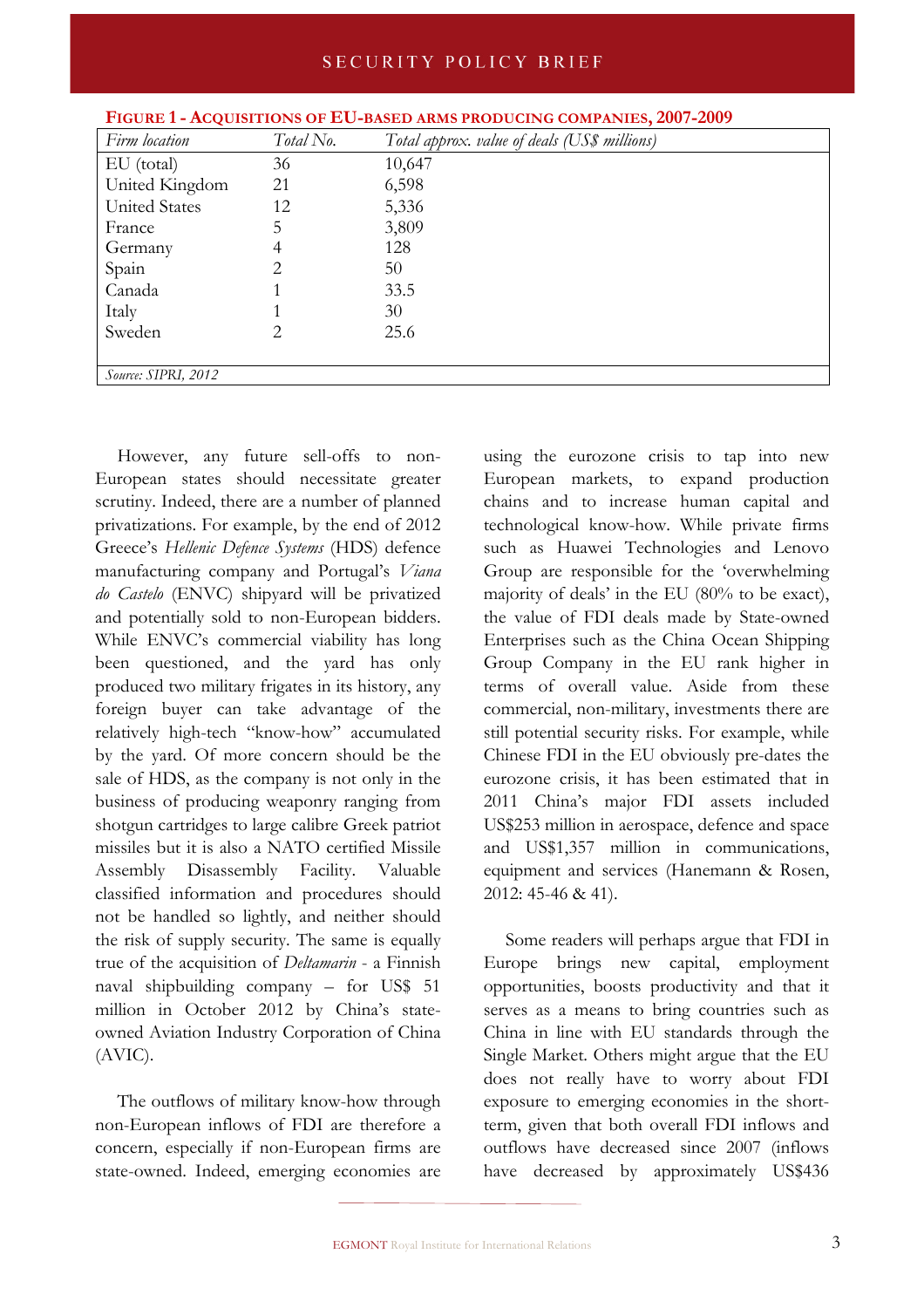#### SECURITY POLICY BRIEF

billion; outflows have decreased by approximately US\$555 billion (OECD, 2012). Going further still, and with some justification, others could point out that to single-out states such as China as a threat to the EU's defence industrial infrastructure is not quantitatively supported given that in 2010 the US was still the largest FDI investor in the EU followed, in order of investment value ranking, by Canada, Hong Kong, Switzerland, Brazil, Japan, China, India and Russia.

Nevertheless, there is a lack of coordination between the EU member states on the process of privatization. Indeed, as yet there is currently no European-level framework for the screening of FDI. In fact, FDI screening is fragmented at the national level which leads to a "race to the bottom" as national procedures favour "shortcuts" in order to secure short-term economic gains (IAI *et al*, 2010: 325). So far only ten EU member states have FDI restrictions of some kind in place for the defence, transport and telecommunications sectors and Lithuania is the only member that has an outright prohibition on FDI in defence and security from non-EU and non-NATO members. This situation has led to a number of calls for a European-level supervisory body – not least from the European Commission - to look at internal market and trade supervision for areas such as defence and critical technologies, among others. The second part of this policy brief turns to what a framework for supervision of non-European FDI could look like.

### **AN EU MODEL FOR PROTECTING THE EDTIB**

In 2007 Michael Brzoska wrote an extremely prescient report in which he outlined both the risks of not protecting the EDTIB, and some of the rudiments of a potential supervisory framework. As he explains: 'while an increasing number of cautious activities for nurturing a European approach to defence technologygeneration and production capabilities in Europe are apparent, there are no similar initiatives for

protecting these capabilities from foreign control or ownership on the European level' (Brzoska, 2007: 11). As he continues, 'because of the double risk of losing out on competitiveness and of European control, the current focus on improving competitiveness should be balanced by the development of a policy and instruments for the protection of crucial assets' (*ibid*.). Yet a number of EU member states have no formal policies that protect their respective defence industries from non-European FDI. The European Commission has recognised the importance of an absence of such policies.

An informal letter sent by the Commissioners for Industry and Entrepreneurship, Antonio Tajani, and the Internal Market, Michel Barnier, raised the idea of establishing a high-level committee to vet FDI bids for European companies. As Tajani has stated: 'we have decided to raise this issue because it is very much felt. I am highly favourable to non-EU investments in Europe, but I do not want these to mask attempts to close down businesses after having stolen all of their "know-how"' (European Commission, 2011). The Commissioners recognise that states such as Australia, Canada, China, Japan, Russia and the US have similar vetting procedures in place, and the model tabled by the Commissioners would resemble that of the US, 'which has an organism that evaluates non-US investments to see if these impinge on national security or contradict American norms' (*Ibid*.). The Commission has confirmed that looking at ways to vet FDI on the basis of security concerns would be well within the EU's right.

Protection of any defence technological and industrial base, according to Brzoska, can take four main forms – i) demand side measures states can buy their own defence equipment and restrict non-government procurement; ii) market measures – states can subsidise domestic firms and fund R&D programmes;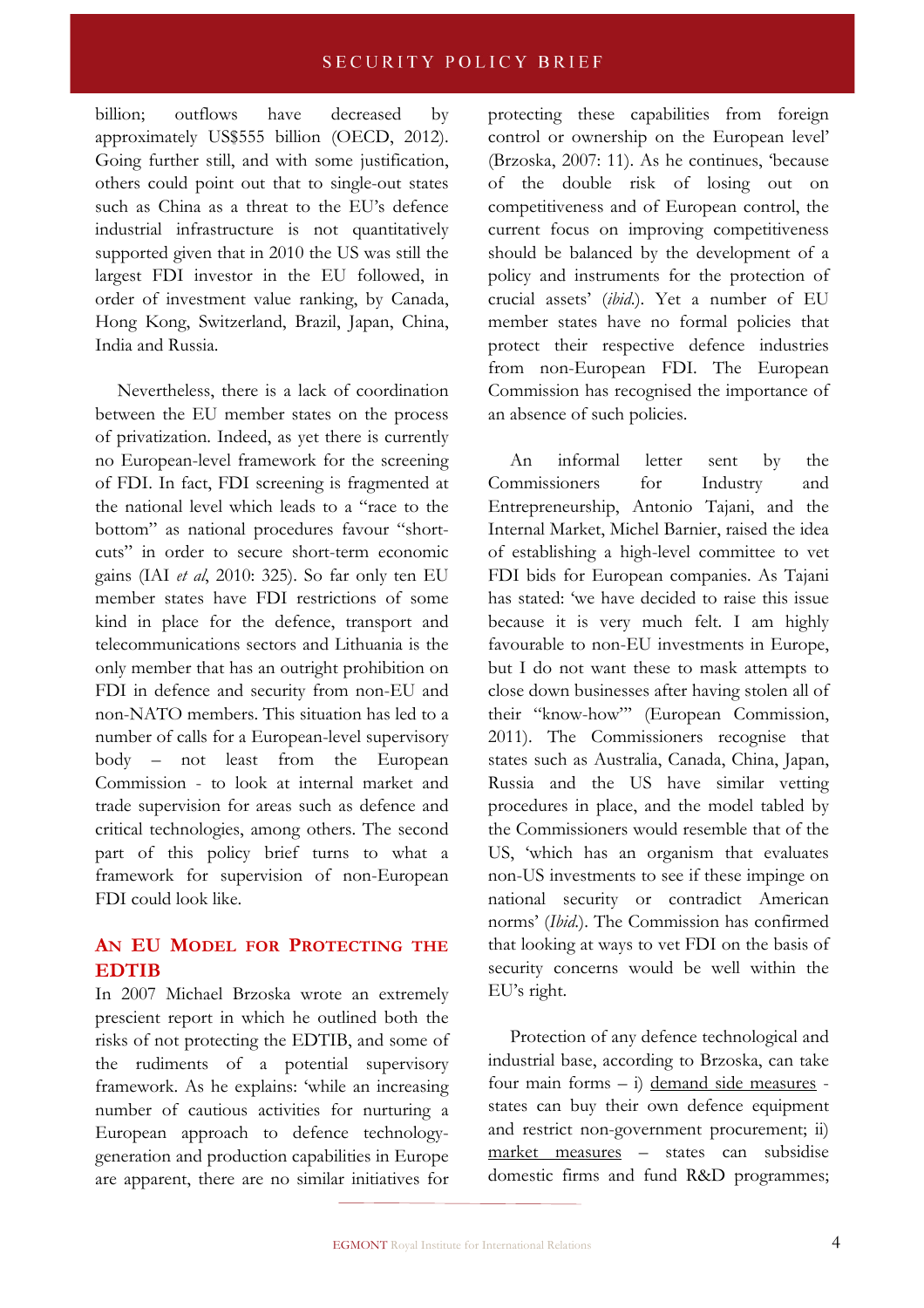iii) supply side measures – the state can serve as a regulator of foreign ownership; and iv) ownership measures – the state can buy-up domestic defence firms or maintain ownership through "golden shares". It is clear from the sentiments of the European Commissioners, and in line with maintaining open markets in the EU, the most favourable would be supply side measures such as the regulation of foreign ownership.

Such regulation would require a body responsible for FDI vetting. One such body that could be used as a template, the "organism" referred to by the European Commissioners, is the US Department of the Treasury's *Committee on Foreign Investment in the United States* (CFIUS). The CFIUS works to vet potential acquisitions for: i) "supply security threats" – to safeguard against non-American buyers that could eventually restrict defence supplies to the US; ii) "technology transfer threats" – to protect against non-American buyers that could use acquired technology to harm US security interests; and iii) "SIS threats" – to defend against a non-American buyer that could use an acquired defence firm for Surveillance, Infiltration and/or Sabotage against the US (Moran, 2009: 4). Protection against such threats in the EU could be elaborated on the basis of four models:

- "The Prohibition Model": as occurs in Finland, Lithuania and Slovenia this would imply an outright prohibition on all non-EU and non-NATO FDI in the EU's defence, aerospace and security sectors.
- <u>"The Approval Model"</u>: as occurs in Austria, Denmark, Poland, Spain and Sweden any foreign investors (including those in the EU) must first receive government and ministerial approval for the acquisition deal.
- "The Review Model": as occurs in France, Germany and the United Kingdom acquisitions by foreign firms may be subject to review by the competent ministries and government ministers.

• "The Supervision Model": as occurs in the United States, "Proxy Boards" comprised of EU nationals would run and monitor foreign-owned EU firms.

Each model, however, would have its drawbacks and policy-makers would still need to ensure a balance between market openness and protection. "The Prohibition Model" would quickly lead to accusations that the EU is being protectionist, which could escalate protection measures in third-countries. "The Approval Model" and "Review Model" would be accused of being too arbitrary and discourage all FDI investment as well as trade retaliation measures in third-countries. The impact of "The Supervision Model", as has been the experience of the US, is that non-EU firms may not enter the European market and it may cause a barrier to mergers (Ecorys, 2010: 300). In this regard, while 'Europeans need credible policy instruments of their own to ensure inward investment does not put their security at risk' the EU will want to ensure any model remains open, comprehensive and sustainable and not resort to trade and competition policy mechanisms (Röller & Véron, 2008: 6-7).

For Röller, Véron, Hanemann and Rosen the best model would be a modified version of "The Review Model". Indeed, all of these scholars state that the establishment of a common European legislative framework would be ideal, but that the model would also have to provide EU member states – especially those without any procedures whatsoever – with a blueprint for national review processes. As Röller and Véron (2008) state, any EU-level legislative framework could be established by way of a European Commission Directive even if it would no doubt require great efforts on the part of EU member states to engage and adopt such legislation. The Commission would be well placed to push for such legislation given the EU's new exclusive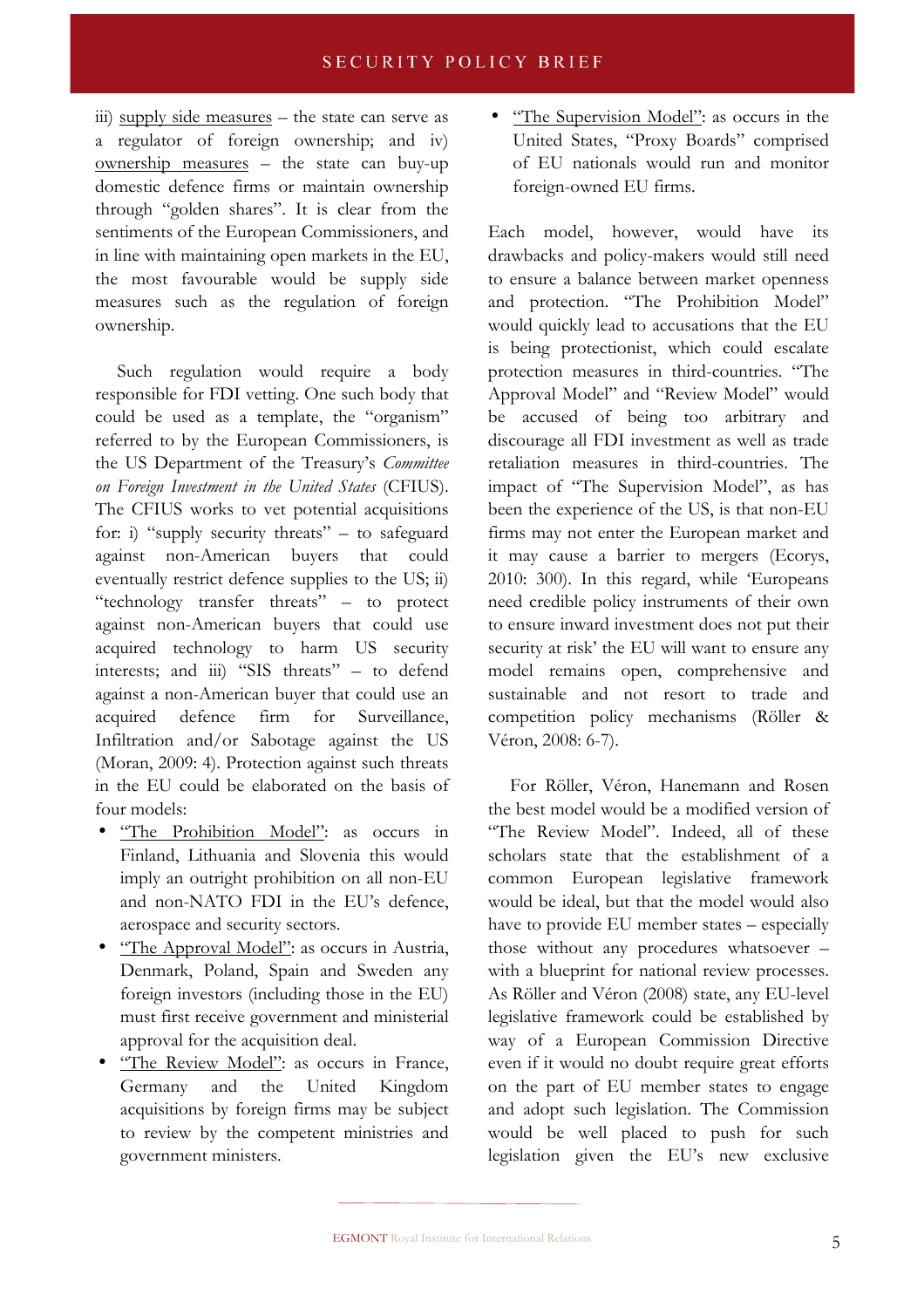competence in FDI under the Lisbon Treaty, even if member states still hold exclusive competence over national security. However, a modified "Review Model" would be best-suited and the Commission and the Council of the EU could each play a role in the vetting procedure through a dedicated body.

#### **CONCLUSION**

There is a certain need for the EU member states to put in place a supervisory mechanism that monitors non-EU FDI in European defence markets. Presently, the need to invest political capital into such a mechanism will appear unnecessary given the much larger economic problems facing the eurozone and the EU. Others will argue that the establishment of an FDI protective framework will amount to EU intervention in the economic and defence policies of the individual member states. The prospects of intervention by a supranational authority or through intergovernmental procedures may hinder the chances for such a mechanism even further. These are all valid, if misguided, points especially when one considers that in the vast number of member states national supervision frameworks are non-existent, or they are weak at best.

Given the steps already taken by the member states with regard to assigning the EU greater competence over general FDI, and the efforts to boost intra-EU liberalisation of defence markets through the auspices of the European Commission, the prospects of the member states working to protect the EDTIB is not impossible. Fostering a more efficient internal defence market, and protecting against harmful non-EU FDI into critical defence infrastructures, go hand-in-hand. Just as mutual fiscal surveillance is increasingly becoming important in eurozone governance, so too must mutual strategic surveillance come to pass under the CSDP. Even if a fully-fledged supervisory body does not come into fruition,

putting it on the EU agenda may at least serve to improve national procedures.

Therefore, defence and economy ministers in the Council should first arrange for informal information exchanges on national FDI supervision practices. They could then eventually move to informal discussions of planned FDI deals in the defence sector and study the mutual EU impact of such deals. Finally, after some time the ministers could address the idea for a suitable mechanism. Outright prohibition of FDI would be rightfully discounted, but serious thought should be given to approval and supervision mechanisms over the longer-term. The "selling-off" of critical defence infrastructure to non-EU investors is no longer a purely national concern. As the name suggests, the EDTIB is a mutual strategic concern.

#### **REFERENCES**

BRZOSKA, Michael. 2007. "The protection of the European Defence Technological and Industrial Base". *Briefing Paper for the European Parliament*: p. 11.

ECORYS *et al*. 2010. "FWC sector competitiveness studies: study on the impact of emerging defence markets and competitors on the competitiveness of the European defence sector". *Final Report for the European Commission*: pp. 38-40.

European Commission. 2011. "Cabinet newsletter, DG Industry and Entrepreneurship, n° 33". Available from <http://ec.europa.eu/commission\_2010- 2014/tajani/about/newsletter/files/2011- 02/cabnews-33-20110211\_en.pdf>

HANEMANN, Thilo & ROSEN, Daniel. 2012. "China invests in Europe: patterns, impacts and policy implications". *Rhodium Group Report*.

Istituto Affari Internazionali, Manchester Institute of Innovation Research & Institut des